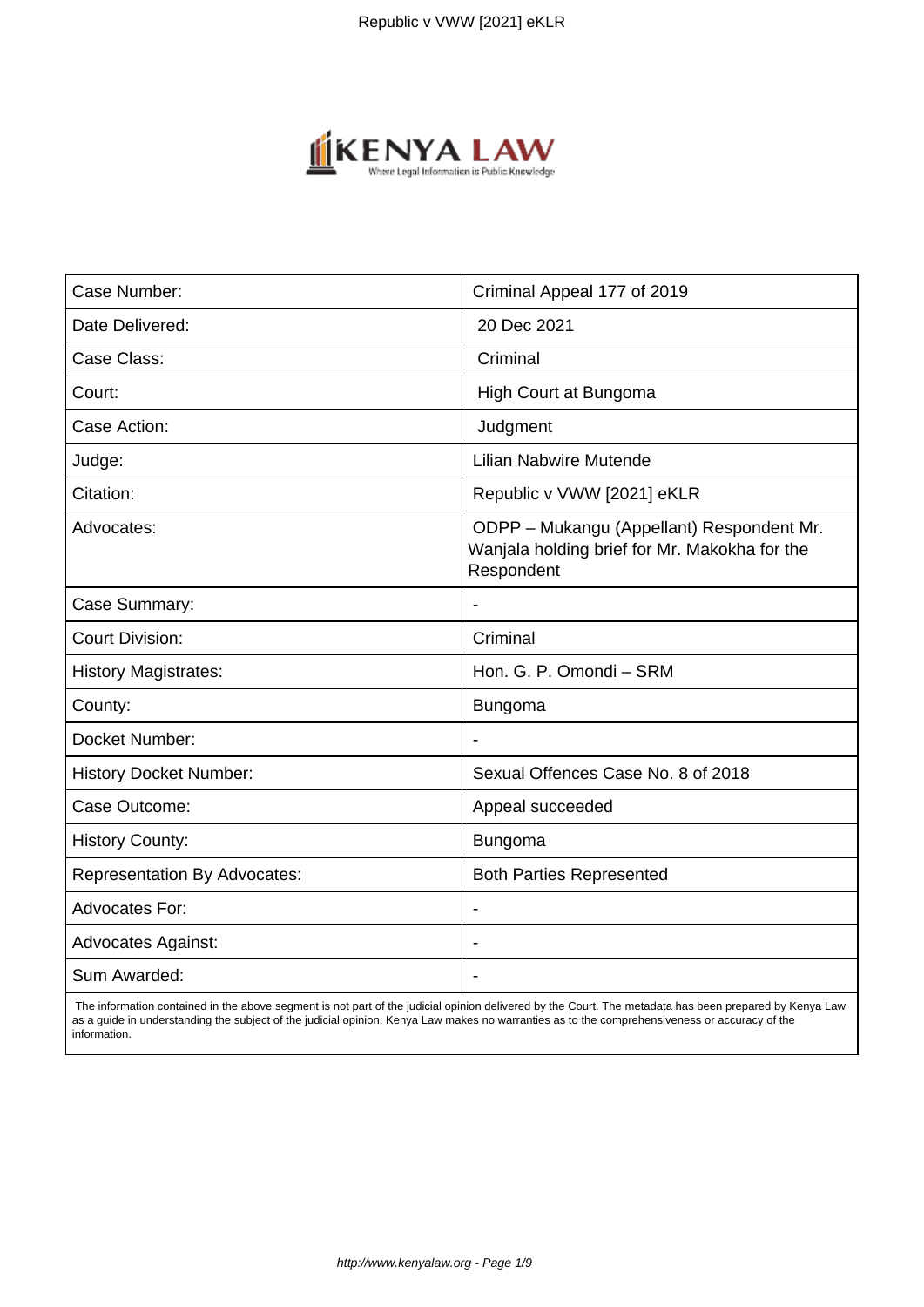# **REPUBLIC OF KENYA**

# **IN THE HIGH COURT OF KENYA AT BUNGOMA**

#### **CRIMINAL APPEAL NO. 177 OF 2019**

**REPUBLIC...........................................................................................APPELLANT**

**VERSUS**

**VWW......................................................................................................RESPONDENT**

(*Being an appeal from the original Sexual Offences Case* No. 8 of 2018 at the Chief Magistrate's Court Bungoma by Hon. G. P. Omondi – SRM on  $15<sup>th</sup>$  July, 2019)

# **JUDGMENT**

1. **VWW**, the Respondent, was charged with the offence of incest contrary to section 20 (1) of the Sexual Offences Act. Particulars of the offence were that on 19th day of October 2017 at [Particulars Withheld] Village in Bungoma County being a male person caused his penis to penetrate the vagina of **CNM** a child aged 14 years old.

2. In the alternative, he faced the charge of Committing an Indecent Act with a child contrary to **Section 11(1)** of Sexual Offences Act No. 3 of 2006. The Particulars being that on the  $19<sup>th</sup>$  day of October 2017 at [Particulars Withheld] Village in Bungoma County intentionally touched the vagina of **CNM** a child aged 14 years old.

3. On the second count he faced a second charge of Committing a Sexual Offence Related to Position of Authority contrary to **Section 24 (1)** of the Sexual Offences Act No. 3 of 2006. Particulars being that on 19<sup>th</sup> day of October 2017 at [Particulars Withheld] Village in Bungoma County being in position of person in Authority (Headmaster) of [Particulars Withheld] Primary School took advantage of his official position to seduce/induce a pupil of the said school namely **CNM** aged 14 years to have sexual intercourse with her.

4. To prove the case the prosecution called six (6) witnesses PW1 **CNM**, the complainant testified that on the 19<sup>th</sup> day of October. 2017, while in school at [Particulars Withheld] Primary School she was unwell. Some of her fellow pupils reported to the Head teacher who was also her step father that she was sleeping in class. The Head teacher, the respondent herein, took her to the office then called her mother who advised that she tells her dad to purchase for her medicine but if there was no improvement she would take her to hospital. In the result the respondent told her to go home. She went home, entered the house and slept in her room. Thereafter she woke up to find the respondent standing beside her bed and he threatened to strangle her if she screamed. He undressed lifted up her uniform, removed her pants and inserted his genital organ into her genital organ and proceeded to violate her sexually. On finishing he used her petticoat to wipe himself then dressed up and went to the sitting room and enquired whether she needed anything from town. She told him that she did not want anything from town. He got out of the house and she heard a sound of a motorcycle's engine revving.

5. Having confirmed that the respondent had left, she went to a neighbor, Rose Okumu's place and requested her to call her mother whom she opened up to and she told her to go back home; while there she heard the sound of a motorcycle. It turned out to be the respondent who asked her why she told her mother about the incident, but she did not respond. The respondent told her to enter the house but she declined. She decided to go back to their neighbour's place where she stayed until her mother called their neighbour and advised that she returns home. She went back with their neighbour who engaged in a discussion with her mother. Subsequently, her mother asked her to persevere until she sat for her examination. On the 18th December 2017, after sitting for her examination she went to her grandmother's home and told her what befell her but she took no action. On  $14<sup>th</sup>$  January 2018, her maternal uncle went home and she informed him about the ordeal. He took her to Mbakalo Police Station, then Sangalo Police Station where she reported the matter.

6. **PW2 AKM**, the mother of the complainant adduced in evidence a copy of a birth certificate for the complainant who was born on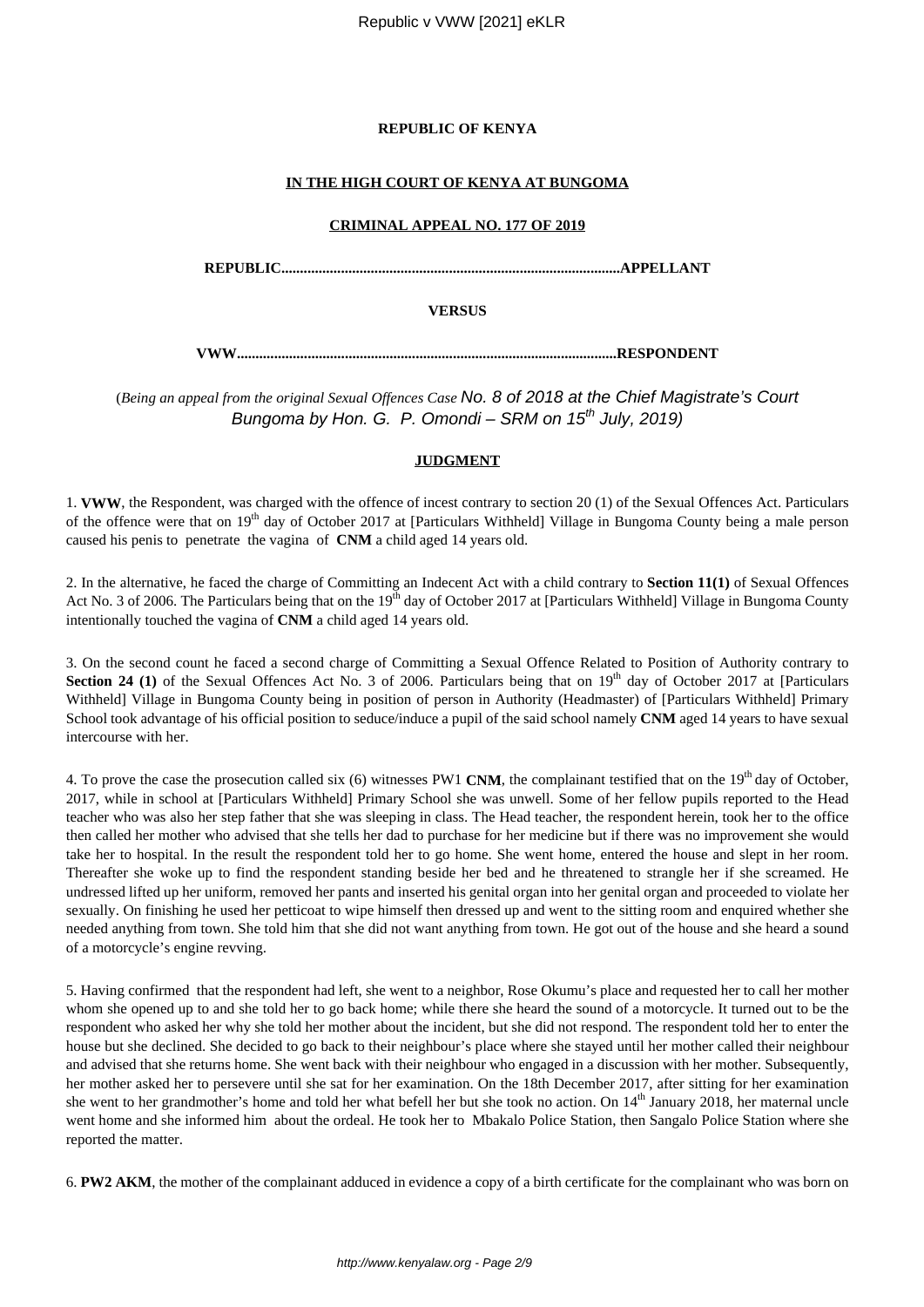the  $1<sup>st</sup>$  January 2004. She testified that on the  $19<sup>th</sup>$  day of October 2017, the respondent, her husband and father to her other three children called her and told her that the complainant was unwell. She advised him to buy for her some medicine then take her home. Thereafter she was called on phone by her neighbour who passed the phone to the complainant who was crying. She told her that she was defiled by the father. She sought permission from the Headteacher who was the respondent's cousin and told him the reason why she had to leave. Upon arrival at home the complainant was not there. She called their neighbour whose phone the complainant had used and asked her to go home. The complainant went home with Rose, her neighbour. When she confronted the respondent, he denied the allegations and left. Since the complainant was to sit for her examination in a week's time, she advised her to remain calm and not to bring up the issue until after sitting for examination. Upon completion of examination she advised the complainant to go to her grandmother's home and divulge what happened. Thereafter the police arrested them following a complaint lodged. She stated that she remained silent because she was threatened by the respondent.

7. **PW3 FSM**, the complainant's maternal uncle, testified that on the 14<sup>th</sup> January 2018, he had visited his mother when the complainant approached him. She looked disturbed and was crying. He calmed her down that is when she confided in him that she had been defiled by her step-father. He reported the matter to Mbakalo Police Station. A P3 form was issued and the complainant was subjected to medical examination.

8. **PW4 No. 70085 Sergeant Nachani Licha Babo**, upon receipt of the complaint caused her to go to Bungoma Hospital where she was examined and an age assessment done. He took possession of the Birth Certificate and Baptismal Card in respect of the complainant. It was reported that the mother to the complainant was threatened that is why the report was not made at the outset and when they went to the home of the respondent upon discovering that the matter had been reported the respondent took poison and he followed him to Bungoma West Hospital where he had been taken. And upon seeing him he wanted to escape through the window of the hospital but he was arrested.

9. PW5 Barasa Juma, a clinical officer at Bungoma Referral Hospital examined the complainant on the 15<sup>th</sup> January 2018, and found her hymen torn with smelling whitish discharge. She had epithelial cells therefore, he concluded that there had been sexual or penile penetration.

10. **PW6 Rose Okumu,** the neighbour that the complainant ran to for assistance admitted knowing both the complainant and respondent but declared that she was not any body's witness. She told the court that although the police went and interrogated her she knew nothing about the case. The prosecution applied to have her remanded in custody pursuant to **Section 152** of the Criminal Procedure Code (C.P.C) an application that was declined by the court. The witness denied the contents of the statement. The witness was subsequently declared hostile and cross examined, she denied the allegation that the complainant went to her home to report that she had been sexually assaulted and she called her mother. She however claimed that the complainant's mother called her and told her that the complainant was unwell.

11. In its ruling the trial court found that PW1 and PW2 were not credible witnesses for not acting immediately. That the reason given for not reporting the incident immediately was not plausible. That medical evidence did not connect the respondent with the offence. In the result the court dismissed the charge against the respondent and accordingly acquitted him.

12. Aggrieved the State/Appellant appeals on grounds that:

1. *The learned trial Magistrate erred in fact and in law in reaching a verdict that the Respondent should not tender a defence*.

2. *The learned trial magistrate erred in law by failing to put the Respondent on his defence yet the prosecution had established a prima facie against the Respondent*.

3. *The learned trial magistrate erred in law and in fact in analyzing the entirety of the prosecution's case at the stage of ruling on a case to answer*.

4. *That the learned trial magistrate erred in law by measuring the prosecution's case against a higher burden of proof as opposed to the standard required at the stage of ruling on a case to answer*.

5. *That the learned trial magistrate erred in law and in fact by analyzing the prosecution's case including its flaws at the stage of*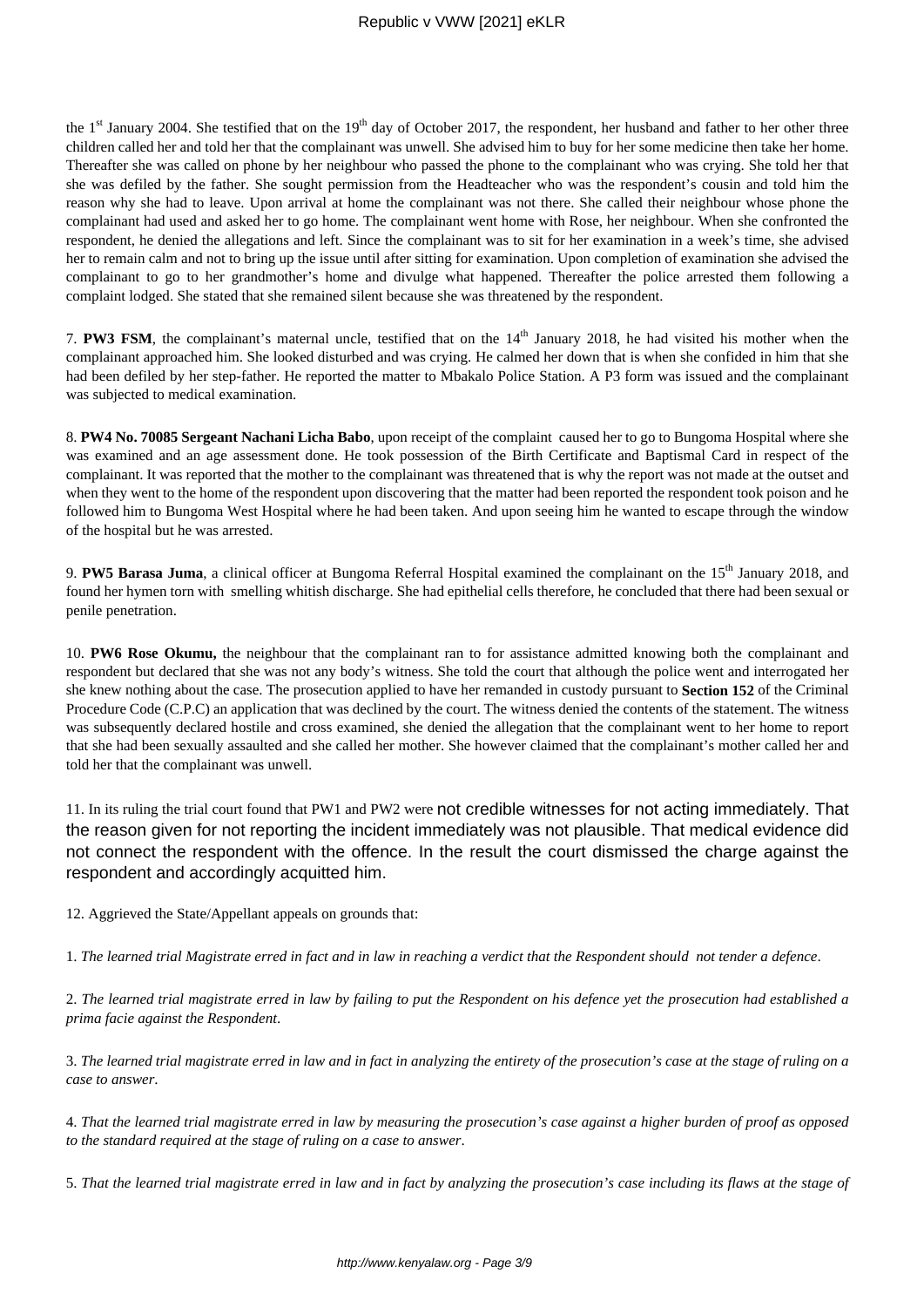*ruling on case to answer and as a result was not impartial.* 

6. *That the learned trial magistrate erred in law and in facts by ruling that the flaws in the prosecution's case were fatal and as a result speculating on the defence of the Respondent.* 

7. *That the learned trial magistrate erred in law in failing to place the Respondent on his defence in both the main or in the alternate charges yet a good prima facie case had been established as against the Respondent.*

13. The appeal was canvassed through written submissions.

It was urged by learned Prosecution Counsel for the State, Nyakabia Mburu that the prosecution established a prima facie case to have the respondent placed on his defence. That PW1 testified coherently; as to how the respondent violated her and after the ordeal she used the opportunity to escape and use her neighbour's phone to call her mother. That reluctance to answer a question on her date of birth should not have been used adversely against her as a birth certificate was produced to confirm the same. That PW2 and PW3 corroborated evidence of PW1.

14. That PW6 who was supposed to be a corroborating witness recanted her evidence and the trial court declined to treat her as a refractory witness, which made the prosecution treat her as a hostile witness.

15. Further it was submitted that the trial court was not impartial while analyzing the prosecution's case. That the court was presumptive of the defence to be preferred and analyzed medical evidence indicating that it could not put a link between a torn vagina and foul-smelling discharge as per the examination on the 15<sup>th</sup> January 2018 and the only incidence of defilement of the 19<sup>th</sup> October 2017. That although the respondent faced another charge of indecent act with the child, that was the only reason given by the court.

16. The court was faulted for its assessment of PW2 that she did not report the matter promptly hence was not credible when circumstances obtaining at the same time were that she lived with the respondent, the suspect, a person who was her benefactor in addition to being a father of her two other children, no malice was proved on her part.

17. The respondent through the firm of Makokha Wattanga & Luyali Associates, submitted that the appeal is improperly before the court and should be struck out. That the ruling of the trial court was delivered on the 15<sup>th</sup> July 2019 and the appeal was filed on 13<sup>th</sup> November 2019 or thereabout and there is nothing on record to show that an application seeking leave to appeal outside the fourteen days allowed by the law was filed.

18. In that regard the Supreme Court case of *Nicholas Kiptoo* 

*Arap Korir Salat -vs- The IEBC and 7 Others, SC Appeal No. 16 of 2014* was cited, where the court stated that:

**"***To file an appeal out of time and seek the Court extending time is presumptive and inappropriate. No appeal can be filed out of time without leave of Court. Such filing renders the "document" so filed a nullity and of o legal consequences. Consequently, this court will not accept a document filed out of time without leave of the Court. The S. C. further held that a document (Petition filed out of time without leave of Court is irregular and unknown in law and the same should be struck out. Where one intends to file an appeal out of time, what he can do is to annex the draft intended Petition of Appeal for the Court's perusal when making his application for extension of time and not to file an Appeal and seek to legalize it."* 

19. And in **Michael Onyango Owala -vs- The Republic Cr. Appeal No. 69 of 2017** where **Aburili J** stated that:

*"Where an appeal is filed outside the statutory period and no effort is made to seek to validate such an appeal by seeking and obtaining an order under the provision to Section 349 of the Criminal Procedure Code, to enlarge the time for tiling of such an*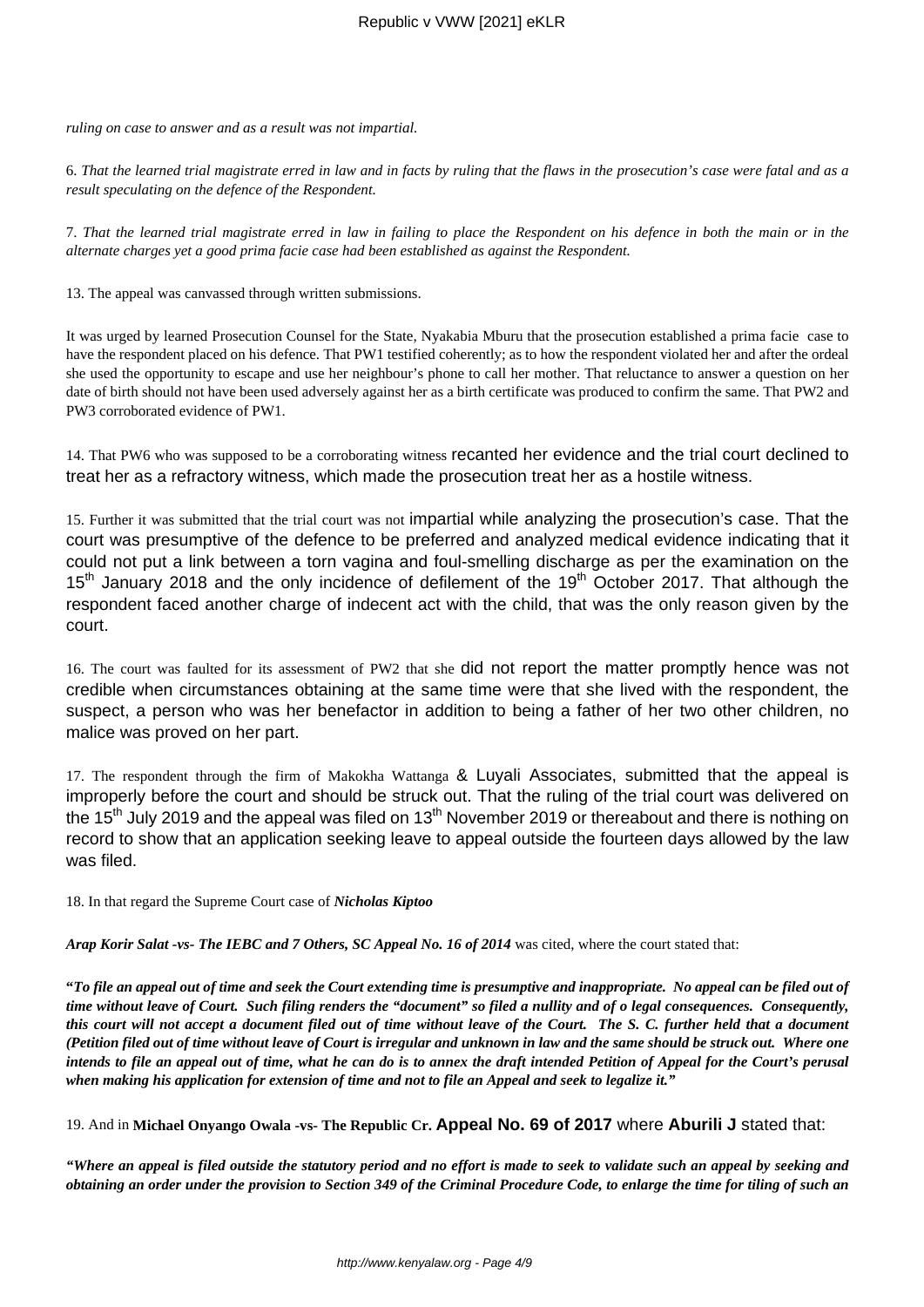*appeal or to have the Appeal as filed out of time deemed to be duly file, such an "appeal" is no appeal at all. Its incurably and fatally incompetent and amenable to be rejected without delving into the merits thereof. Such is not a procedural error. It is an error that goes to the root of the Appeal as it is the leave that would accord this Court Jurisdiction to hear and determine an appeal that is filed out of time"*

20. In regard to evidence adduced, it is submitted that no proper examination was given as to why it took more than three months to have an incident reported to the police, which raises the issue of the respondent being victimized for an offence he never committed.

21. That it was not possible for a clinical officer to observe a foul smelling whitish discharge three months later unless she did not take a bath and the examining doctor could not ascertain the case of the torn/missing hymen as the absence of hymen alone could not be conclusive evidence that the victim was defiled.

22. That after PW2 was informed of what transpired she did not examine or observe the girl to ascertain whether the allegations were true and PW6 Rose Okumu the alleged first person to see the victim after the defilement denied the allegations and was treated as a hostile witness.

23. And, that PW1 and PW2 having not been credible witnesses, the trial court was fair and did not err in acquitting the respondent.

24. During the hearing of the appeal, Ms. Mukangu, learned Counsel for the State who represented the Respondent, was relied upon on the written submissions and added that the appeal filed out of time with leave of court granted in Misc. Application No. 76 of 2019 by Hon. Justice S.N. Riechi on 31<sup>st</sup> October 2019.

25. In response, Mr. Makokha, learned counsel for the respondent argued that no copy of the order was attached to the record of appeal, therefore, prayed for the appeal to be struck out.

26. The duty of the appellate court is to reassess evidence on record and reach its own conclusion bearing in mind that it did not have the opportunity to see or hear witnesses who testified during trial. In the case of **Odhiambo -vs- Republic Cr. App No. 280 of 2004 (2005) 1KLR** the Court of Appeal stated that:

*"On a first appeal, the court is mandated to look at the evidence adduced before the trial afresh, re-evaluate and reassess it and reach its own independent conclusion. However, it must warn itself that it did not have the benefit of seeing the witnesses when they testified as the trial court did and therefore cannot tell their demeanour".*

27. An issue has been raised and rightly so whether the appeal was properly filed" The provision of the law that granted the Office of DPP the right to appeal is **Section 348A** of the CPC that provides thus:

*When an accused person has been acquitted on a trial held by a subordinate court, or where an order refusing to admit a complaint or formal charge, or an order dismissing a charge, has been made by a subordinate court, the Director of Public Prosecutions may appeal to the High Court from the acquittal or order on a matter of law.* 

28. Time within which a party may appeal is however limited and if not complied with leave must be sought under **Section 349** of the CPC which provides thus:

*An appeal shall be entered within fourteen days of the date of the order or sentence appealed against: Provided that the court to which the appeal is made may for good cause admit an appeal after the period of fourteen days has elapsed, and shall so admit an appeal if it is satisfied that the failure to enter the appeal within that period has been caused by the inability of the appellant or his advocate to obtain a copy of the judgment or order appealed against, and a copy of the record, within a reasonable time of applying to the court therefor.*

29. The impugned ruling was delivered on the  $15<sup>th</sup>$  July 2019.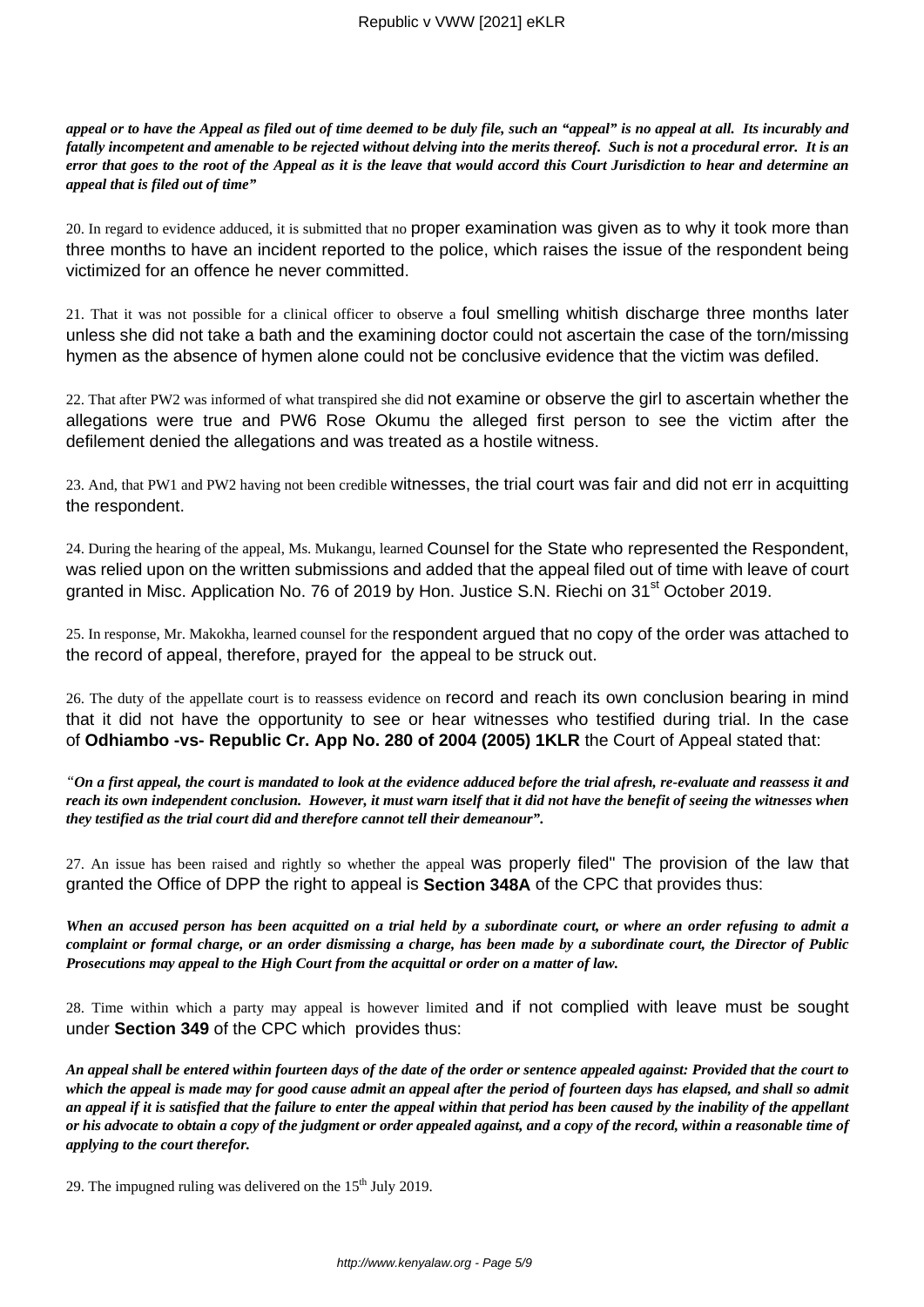On the 31<sup>st</sup> October 2019, the Appellant approached the court in Misc. Criminal Application No. 76 of 2019 Republic vs Vincent Wanyonyi Walucho seeking leave to appeal out time. The court presided over by Riechi J. considered the motion dated 24<sup>th</sup> October 2019 and granted the applicant (Republic) leave to file the appeal out time. The order was dated  $31<sup>st</sup>$  October, 2019. The petition herein was filed on the  $13<sup>th</sup>$  November 2019 which was within the fourteen (14) days.

30. I have taken note of the fact of the appeal having been admitted to hearing on the 26<sup>th</sup> October, 2020 by Riechi J. **Section 352(1**) of the CPC provides thus:

*When the High Court has received the petition and copy under section 350, a judge shall peruse them, and, if he considers that there is no sufficient ground for interfering, may, notwithstanding the provisions of section 359, reject the appeal summarily:*

31. To admit an appeal to hearing the court is obligated to determine if the appeal should proceed to hearing which includes determining whether it is properly before the court. The signature appended is proof of such a determination. In the premises, I find that this court has jurisdiction to determine the appeal.

32. It is urged that the trial court misdirected itself on the law regarding determination of whether or not a prima case had been made out against the respondent. The CPC does not define a prima case, but, the Osborne concise law Dictionary defines a prima facie case thus:

*"A case in which there is some evidence in support of the charge or allegations made in it, and which will unless it is displaced. In a case which is being heard in court, the party starting, that is upon whom the burden of proof rests, must make out a prima facie case, or else the other party will be able to submit that there is no case to answer and the case will have to be dismissed."*

33. The Black's Law Dictionary, Tenth Edition defines:

**"Prima facie as evidence that will establish a fact or sustain a judgement unless contrary evidence is produced"**

34. In the landmark case of **R.T. Bhatt v Republic (1957) EA** 

**332-335** the Eastern Court of Appeal stated as follows:

*"Remembering that legal onus is always on the prosecution to prove its case beyond reasonable doubt, we cannot agree that a prima facie case is merely one, which on full consideration might possibly be thought sufficient to sustain a conviction. This is perilously near suggesting that the court will fill gaps in the prosecution case. Nor can we agree that the question to answer depends only on whether there is some evidence, irrespective of its credibility or weight, sufficient to put the accused on his defence. A mere scintilla of evidence can never be enough, nor can any amount of worthless discredited evidence. It may not be easy to define what is meant by a prima facie, but at least it must mean one on which a reasonable tribunal, properly directing its mind to the law and the evidence could convict if no explanation is offered by the defence."*

35. The English Court in *May –vs- O'Sullivan (1955) 92 CLR* **654** stated as follows:

*"When at the close of the case for the prosecution a submission is made that there is no case to answer, the question to be decided is not whether on the evidence as it stands the defendant ought to be convicted, but whether on the evidence as it stands he could lawfully be convicted. This is a really question of law."*

36. Therefore, the evidence in the prosecution case must be able to convict the appellant even if the defence opted to remain silent. The evidence must not be lacking in weight or reliability, it must be safe to convict.

37. The respondent was charged with incest, committing an indecent act with a child in the alternative and a second count of committing a **Sexual Offence** contrary to **Section 24 (1)** of the Sexual Offences Act. In its impugned Ruling the trial court stated thus: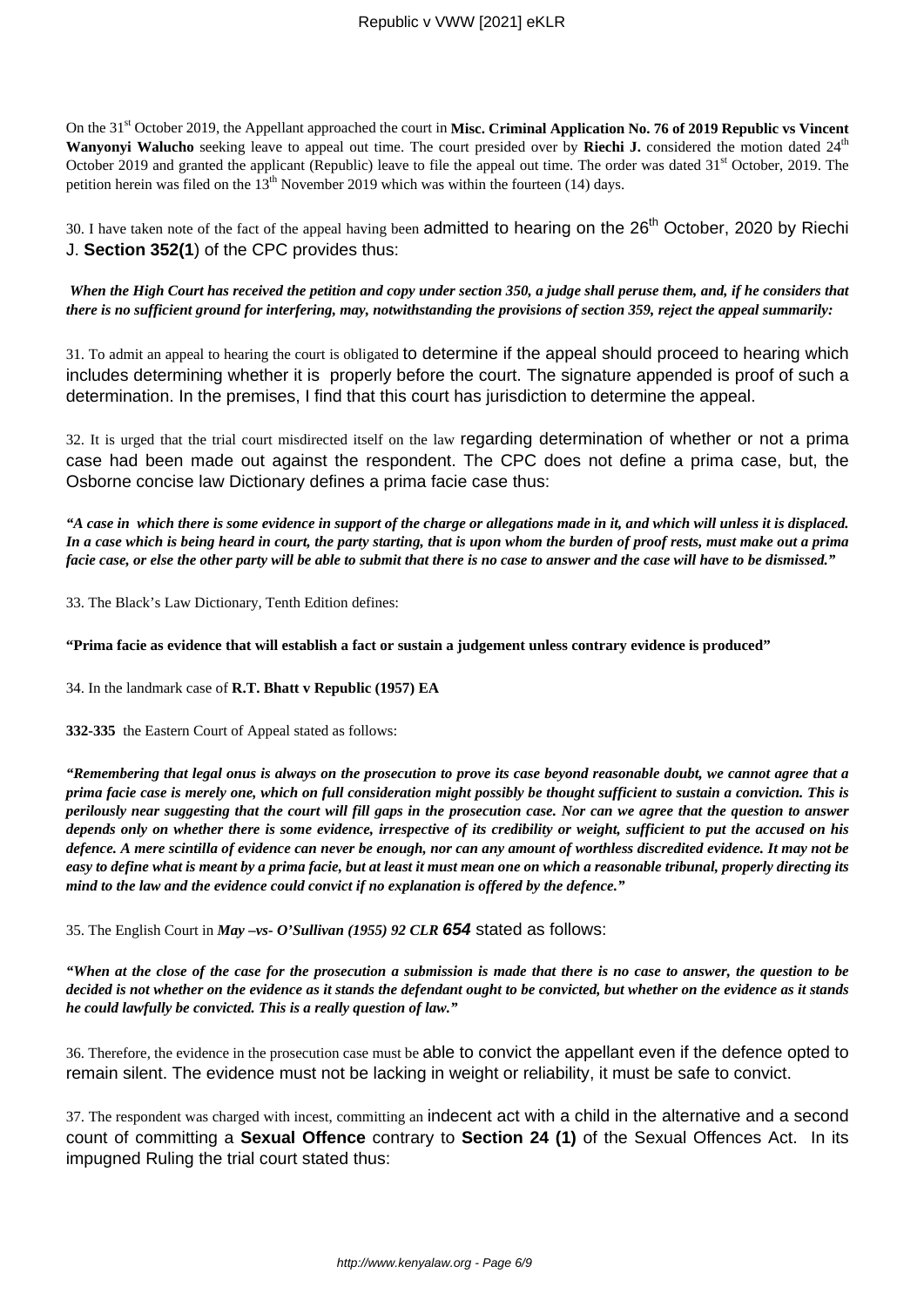*"The reason given by PW2 for not reporting immediately is also not plausible at all. On 15/1/2018 when Clinician Juma Barasa examined the victim he observed that the hymen was torn with foul smell and whitish discharge. How could this be associated to the accused who is alleged to have had secual intercourse with the victim on 19/10/2017" I find that the chance of the accused being the perpetrator are too remote.*

*I therefore find that the prosecution failed to adduce sufficient evidence to enable the court put the accused to his defence. Consequently I dismiss the charge against the accused and acquit him under Section 210 of the Criminal Procedure Code.*

38. In acquitting the respondent, the trial court did not state whether or not it had considered the alternative charge and the second count. This was a fatal omission. This was a misdirection since it had a duty of determining issues raised before the court to finality.

39. To prove the offence of incest, the prosecution was required to prove the act of sexual intercourse having occurred with a person within the degree of consanguinity where marriage is prohibited. **Section 20 (1)** of the Sexual Offences Act provides thus:

(1) *Any male person who commits an indecent act or* **an act which causes penetration with a female person who is to his knowledge his daughter, granddaughter, sister, mother, niece, aunt or grandmother is guilty of an offence termed incest and is liable to imprisonment for a term of not less than ten years:**

*Provided that, if it is alleged in the information or charge and proved that the female person is under the age of eighteen years, the accused person shall be liable to imprisonment for life and it shall be immaterial that the act which causes penetration or the indecent act was obtained with the consent of the female person*

40. **Section 22** of the Sexual Offences Act Provides thus:

*In cases of the offence of incest, brother and sister includes half brother,half sister and adoptive brother and adoptive sister and a father includes a half father and an uncle of the first degree and a mother includes a half mother and an aunt of the first degree whether through lawful wedlock or not.*

41. And for purposes of sentencing the age of the victim has to be proved.

42. Evidence adduced was that the respondent was the complainant's half (step) father. Her age was proved by evidence of a birth certificate. Hesitating to say her age could not be dismissed as being incredible. In the case of **Francis Omuroni -vs- Uganda, Criminal Appeal No. 2 of 2000**, the Court of Appeal held that:

*"In defilement cases, medical evidence is paramount in determining the age of the victim and the doctor is the only person who could professionally determine the age of the victim in the absence of any other evidence, apart from medical evidence, age may also be proved by birth certificate, the victim's parents or guardian and by observation and common sense…"*

43. This was proof that she was a child below the age of Eighteen (18) years. In the case of **Moses Nato Raphael vs Republic (2015) eKLR** the Court of Appeal clarified the difference between proof of age for purposes of establishing the offence of defilement and for purposes of sentencing as follows:

*"On the challenge posed by the uncertainity in the complainant's age this Court had occasion to deal with a similar issue in Tumaini Maasai Mwanya v. R, Mombasa CR.A. No. 364 of 2010, where we held that proof of age of 18 years should not be confused with proof of age for purposes of appropriate punishment for the offence in respect of victims of defilement of various statutory categories of age. As long as there is evidence that the victim is below 18 years, the offence of defilement will be established. The age, which is actually the apparent age, only comes into play when it comes to sentencing. The contradictions in respect of the child's age cannot therefore assist the appellant to avoid criminal culpability"*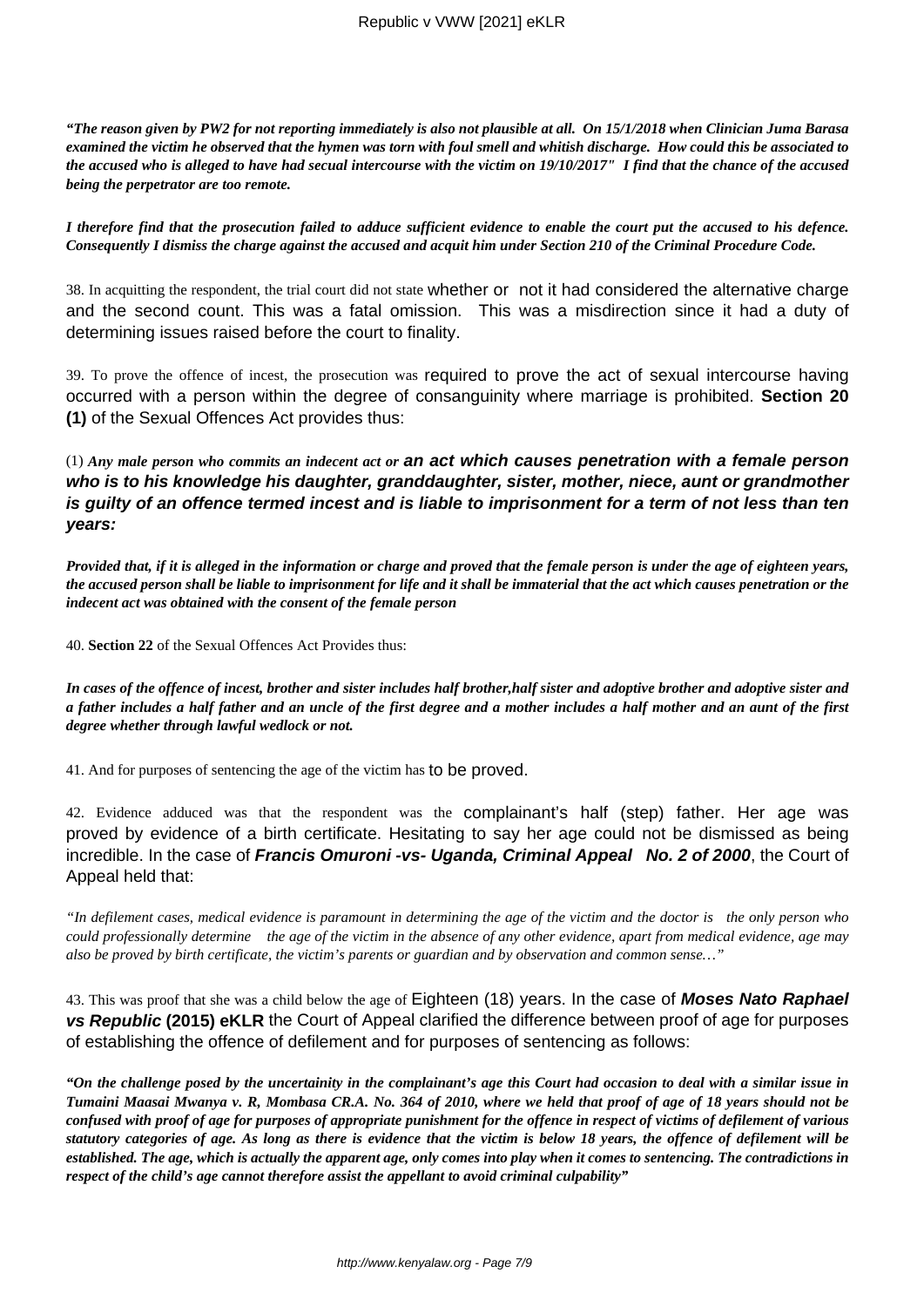44. With regard to whether the respondent had sexual intercourse with the complainant, PW1 testified how she was molested by the respondent and after the act she ran to their neighbour's home to seek solace. She explained vividly how the act was committed. PW6 who assisted by letting her communicate with her mother (PW2) denied the allegations and she was treated as a hostile witness. The trial court based its decision on the fact of the witness' denial that she informed PW2 of what PW1 had told her regarding the defilement but on being subjected to cross examination she said that she informed her that the complainant was unwell.

45. The complainant was examined on the 15<sup>th</sup> January 2018 after the act was alleged to have been committed on the 19<sup>th</sup> October, 2017. Circumstances in which the complainant was not subjected to medical treatment immediately were explained. The child was stated to have been about to sit for her examination and PW2, her mother and also a mother to the respondent's two (2) biological children was in a precarious situation such that she could not allow her to act. Had it not been for the complainant's uncle, the occurrence would have gone unnoticed, and therefore, the complainant a child would have been denied justice.

46. It was admitted by the clinical officer that the tearing of the hymen, perse was not proof of penetration. It is trite that an act of penetration can be proved through oral evidence and the absence of a hymen is not conclusive proof of penetration. This was stated in the case of **P.K.W. -vs- Republic (2012) eKLR** where the court delivered itself thus:

*"Hymen, also known as vaginal membrane, is a thin mucous membrane found at the orifice of the female vagina with which most female infants are born. In most cases of sexual offences, we have dealt with, courts tend to assume that absence of hymen in the vagina of a girl child alleged to have been defiled is proof of the charge. That is however, an erroneous assumption. Scientific and medical evidence has proved that some girls are not even born with hymen. Those who are, there are times when hymen is broken by factors other than sexual intercourse. These include insertion into the vagina of any object capable of tearing it like the use of tampons. Masturbation, injury and medical examinations can also rupture the hymen. When a girl engages in vigorous physical activity like horseback ride, bicycle riding and gymnastics, there can also be natural tearing of the hymen."*

47. In the case of **Kassim Ali -vs- Republic, Mombasa Cr. Appeal No. 84 of 2005** the court of Appeal stated that:

*"Examination to support the fact of rape is not decisive as the fact of rape can be proved by the oral evidence of a victim of rape or by circumstantial evidence."*

48. In the case of *George Kioji –vs- Republic Cr. Appeal No.* **270 of 2021 (Nyeri)** the court stated that:

*"Where available, medical evidence arising from examination of the accused and linking him to the defilement would be welcome. We however hasten to add that such medical evidence is not mandatory or even the only evidence upon which an accused person can properly be convicted for defilement. The court can convict if it is satisfied that there is evidence beyond reasonable doubt that the defilement was perpetrated by accused person. Indeed, under the proviso to section 124 of the Evidence Act, Cap 80 Laws of Kenya, a court can convict an accused person in a prosecution involving a sexual offence, on the evidence of the victim alone, if the court believes the victim and records the reasons for such belief."*

49. Therefore, the court can convict on the victim's testimony without corroboration. All the court should ascertain is if the victim's evidence is truthful and indicate the reasons for believing the victim. (Also see Section 124 of the Evidence Act)

50. Looking at the evidence on record, the complainant was a minor not in control of the situation. She was advised by her mother PW2 who was under threats of her husband, guidance that caused her to remain silent. She was made to go to her grandmother's home soon after her examination and because of the deeply distressing experience she confided in her uncle, PW3 who reported the matter to the police. There was